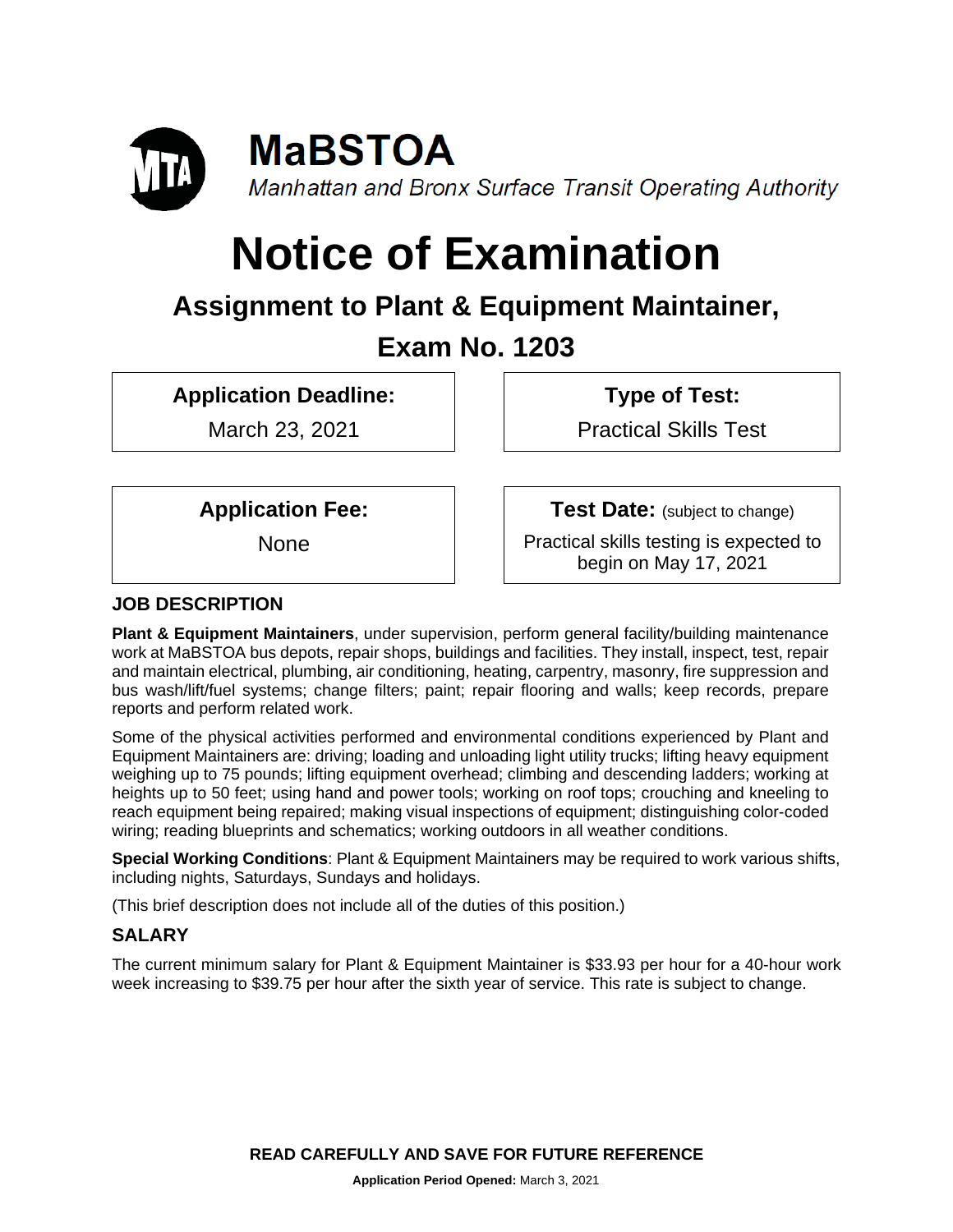# **ELIGIBILITY TO TAKE EXAMINATION**

This examination is open to each employee of MaBSTOA who **on the first date of the practical skills test:**

- Is employed in the title of Cleaner/Maintainer's Helper; Maintainer's Helper, Bus Maintainer (Body), Bus Maintainer (Chassis) and Plant and Equipment Maintainer in any specialty; and
- Is not otherwise ineligible.

You are responsible for determining whether you meet the eligibility requirements for this examination prior to submitting the application. You may be given the practical skills test before we verify your eligibility. If you are marked "Not Eligible," you will **not** receive a score.

This examination is **not** open to employees of MTA Bus Company or New York City Transit, or to employees of MTA agencies other than MaBSTOA.

#### **REQUIREMENTS TO BE ASSIGNED**

**Drug Screening Requirement:** You must pass a drug screening in order to be assigned, and if assigned, you will be subject to random drug and alcohol tests for the duration of your employment. Additionally, if you have tested positive on a drug or alcohol test or had a refusal to test during preemployment or while employed by a Federal DOT-regulated employer during the applicable period, you must have completed the Substance Abuse Professional (SAP) evaluation, referral and education/treatment process required by federal law in order to be assigned to this safety-sensitive position.

**Driver License Requirement:** At the time of assignment, you must possess a Class A or Class B Commercial Driver License (CDL) valid in the State of New York with no disqualifying restrictions that would preclude the performance of the duties of this title. If you have serious moving violations, a license suspension or an accident record, you may be disqualified. The Class A or Class B CDL with no disqualifying restrictions must be maintained for the duration of your employment in the title.

**Commercial Motor Vehicle Driving Experience in the Military or New York National Guard**: If you are an active member or former member (discharged in the past year) of the military or New York National Guard and have experience driving a Commercial Motor Vehicle in the military or New York National Guard, you may be eligible for a waiver of the New York State commercial driving skills test through the New York State Department of Motor Vehicles. If you believe that you may be eligible for this waiver, you must apply for the waiver through the New York State Department of Motor Vehicles.

#### **HOW TO SUBMIT AN APPLICATION**

If you believe you meet the requirements in the "Eligibility to Take Examination" section, you may submit an application during the application period. The MTA Exam Information Center, located in the lobby of 180 Livingston Street, Brooklyn, NY 11201, is currently closed. If you believe you have a special circumstance (e.g., a disability, military duty) that prevents you from applying as instructed below, please refer to the Special Circumstances Guide referenced in the "Special Arrangements" section below. Applications will **not** be accepted in person.

(Continued)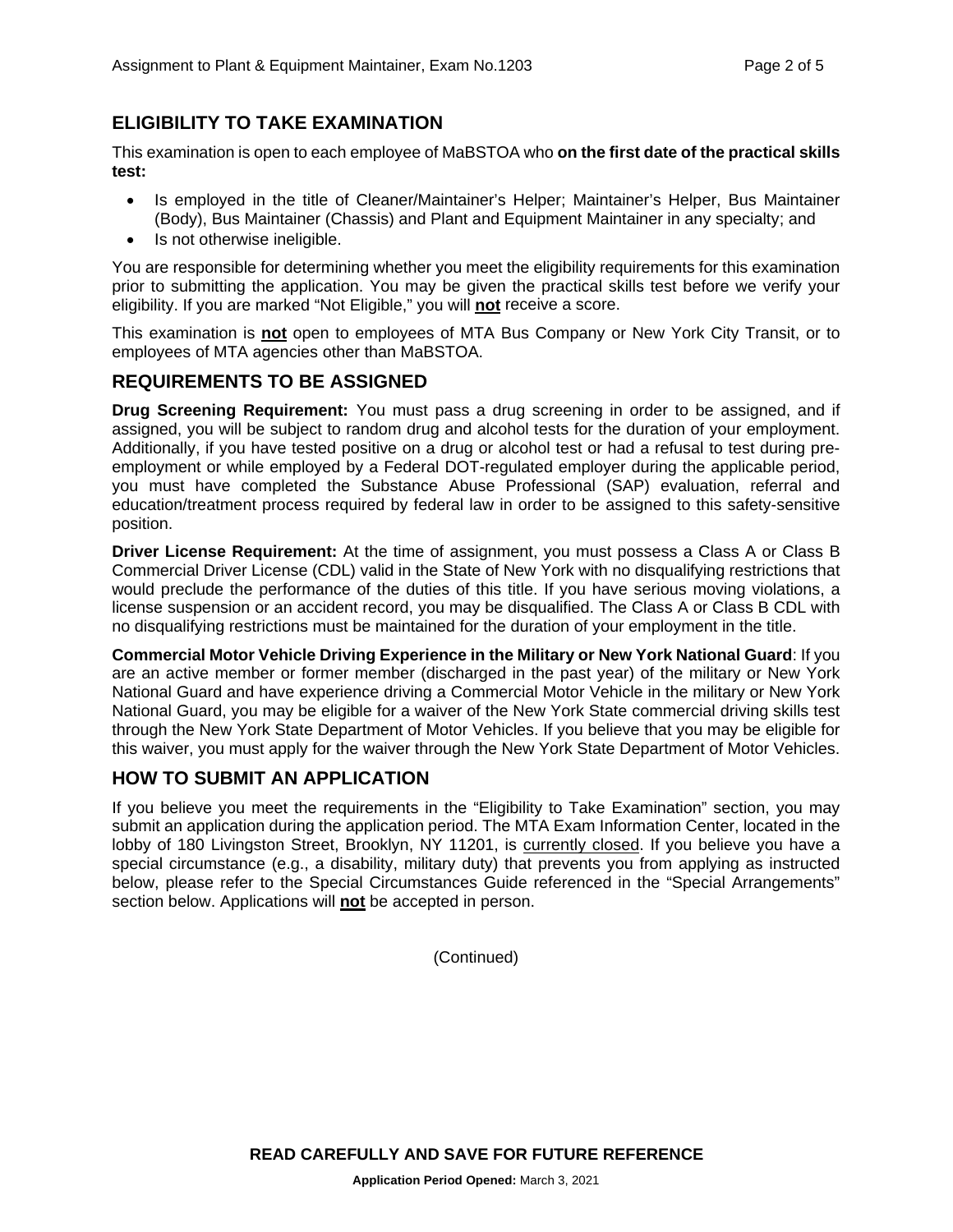# **HOW TO SUBMIT AN APPLICATION** (Continued)

#### **Online Applications:**

- 1. If you are an active MTA employee, apply using the "BSC" employee portal at [www.mymta.info](http://www.mymta.info/) by the last day of the application period (non-active MTA employees must email us by the last day of the application period at [examsunit@nyct.com](mailto:examsunit@nyct.com) for application instructions). Note: The application system may not function properly with mobile devices or tablets. For best results when applying, please use Internet Explorer, open a new window, and avoid having multiple tabs open in the same window.
- 2. Once you have logged in, click on the My Job Search ribbon and then click on Exams (non-Railroad).
- 3. Follow the steps to submit an application.
- 4. A confirmation number will appear on the same page after submitting your application (Save this number for future reference).

**IMPORTANT**: Your application submission confirms that you have read this Notice of Examination, including any dates and the requirements.

#### **ADMISSION LETTER**

An Admission Letter will be mailed to you about 10 days before the first date of the practical skills test. If you do not receive an Admission Letter at least 4 days before this date, you must email a request for a duplicate Admission Letter to [examsunit@nyct.com.](mailto:examsunit@nyct.com) A paper copy of the Admission Letter is your ticket for admission to the test.

Applicants **must** keep their mailing address **up to date**. Please refer to the "Correspondence" section below for instructions on how to update your address and other contact information.

#### **THE TEST**

You will be given a qualifying practical skills test. A score of at least 70% is required to pass this test.

You will be assigned to a test date and location, and you cannot request that your scheduled test date or location be changed, unless you meet the conditions in the "Special Arrangements" section below.

Seniority will determine 100% of your final score. You must pass the qualifying practical skills test to have your seniority credited. Your seniority score will be 70 plus 3 points for each year of service in MaBSTOA, up to a maximum total of 100 for 10 years of service. Your service will be credited through the first date of the qualifying practical skills test, up to a maximum of 10 years. Partial seniority will be given for each day served as a MaBSTOA employee.

The qualifying practical skills test may require you to perform tasks that demonstrate your knowledge of the operation, maintenance, repair or construction of electrical, plumbing, air conditioning, heating, carpentry and masonry systems or components and knowledge of safe work practices.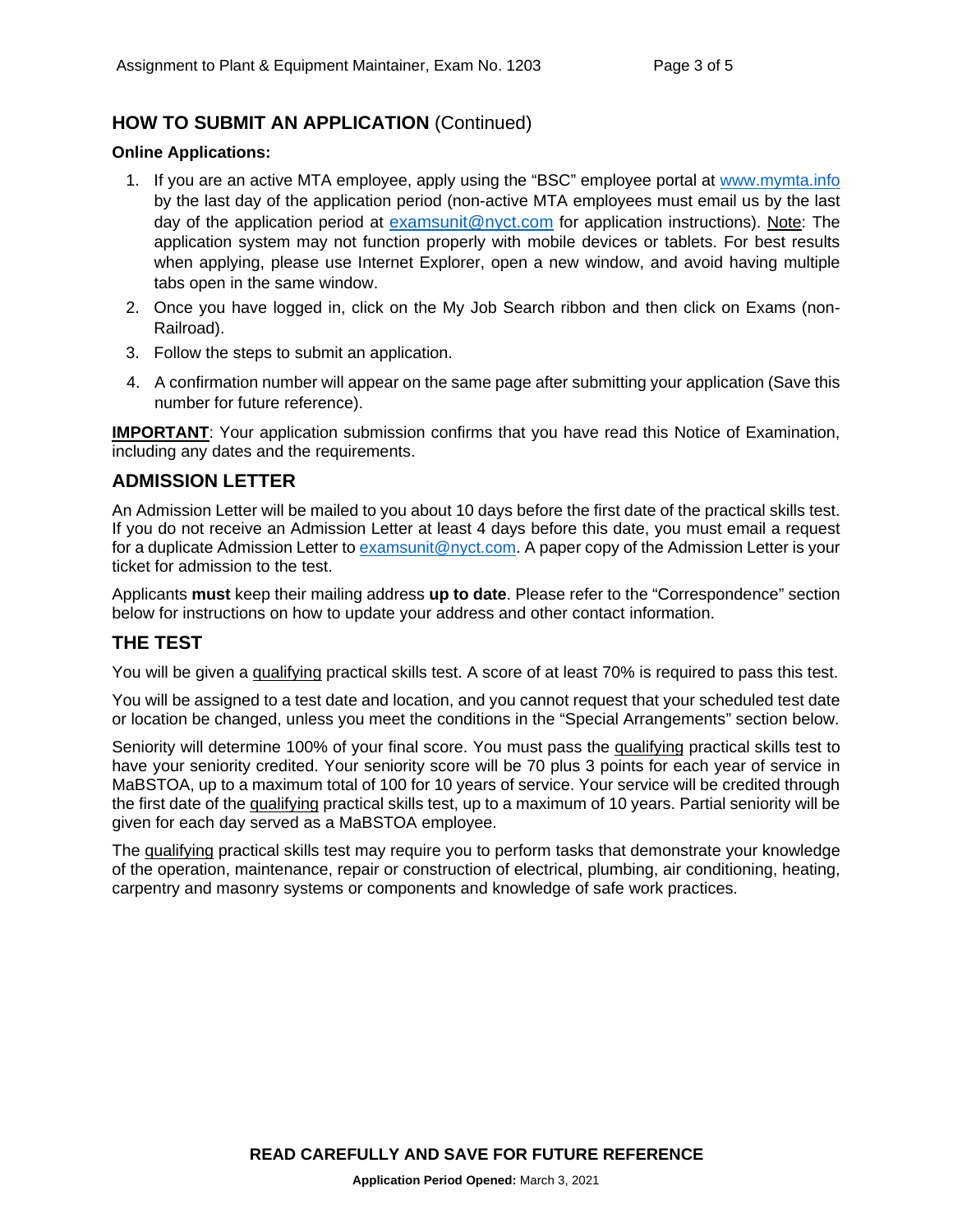### **TEST ADMINISTRATION GUIDELINES**

**Warning**: You are not permitted to enter the test site with cellular phones, beepers, pagers, cameras, portable media players, or other electronic devices. Calculators are permitted: however, they must be hand-held, battery or solar powered, numeric only. Calculators with functions **other than** addition, subtraction, multiplication and division **are prohibited**. Electronic devices with an alphabetic keyboard; or with word processing or date recording capabilities such as planners, organizers, etc. are prohibited. If use any of these devices in the building at any time before, during or after the test, you may **not** receive your test results and your test score may be nullified.

**Social Distancing** and other safety protocols, **including the wearing of masks**, will be required during the administration of the test. Further details will be provided on your Admission Letter.

You may not have any other person, including children, present with you while you are being processed for or taking the practical skills test and no one may wait for inside of the test site while you are taking the test.

Leaving: You must leave the test site once you finish the test. If you leave the test site after being fingerprinted but before finishing the test, you will not be permitted to re-enter. If you disregard this instruction and re-enter the test site, you may not receive your test results and your test score may be nullified.

**Proof of Identity**: You must present your MTA employee ID when you arrive to take the test.

#### **THE TEST RESULTS**

If you pass the qualifying practical skills test and are marked eligible, your name will be placed in final score order on an eligible list and you will be given a list number. You will be notified by mail of your test results. If you meet all requirements and conditions, you will be considered for assignment when your name is reached on the eligible list.

#### **SPECIAL ARRANGEMENTS**

**Late Applications**: Refer to the "Correspondence" section below to contact the Examinations Unit to determine the procedure for submitting a late application if you meet one of the following conditions:

- 1. You are absent from work for at least one-half of the application period and are unable to apply for reasons such as vacation, sick leave or military duty; or
- 2. You become eligible after the above application period, but before the first test date.

**Special Test Accommodations:** If you plan to request an alternate test date due to your religious observance or special testing accommodations due to disability, please follow the instructions included in the Special Circumstances Guide, which is accessible online at [http://web.mta.info/nyct/hr/forms\\_instructions.htm](http://web.mta.info/nyct/hr/forms_instructions.htm) and will be attached to this Notice of Examination during the application period. An alternate test date due to religious observance must be requested no later than 15 days prior to the date on which practical skills testing is expected to begin. Special testing accommodations due to disability must be requested no later than 30 days prior to the date on which practical skills testing is expected to begin.

(Continued)